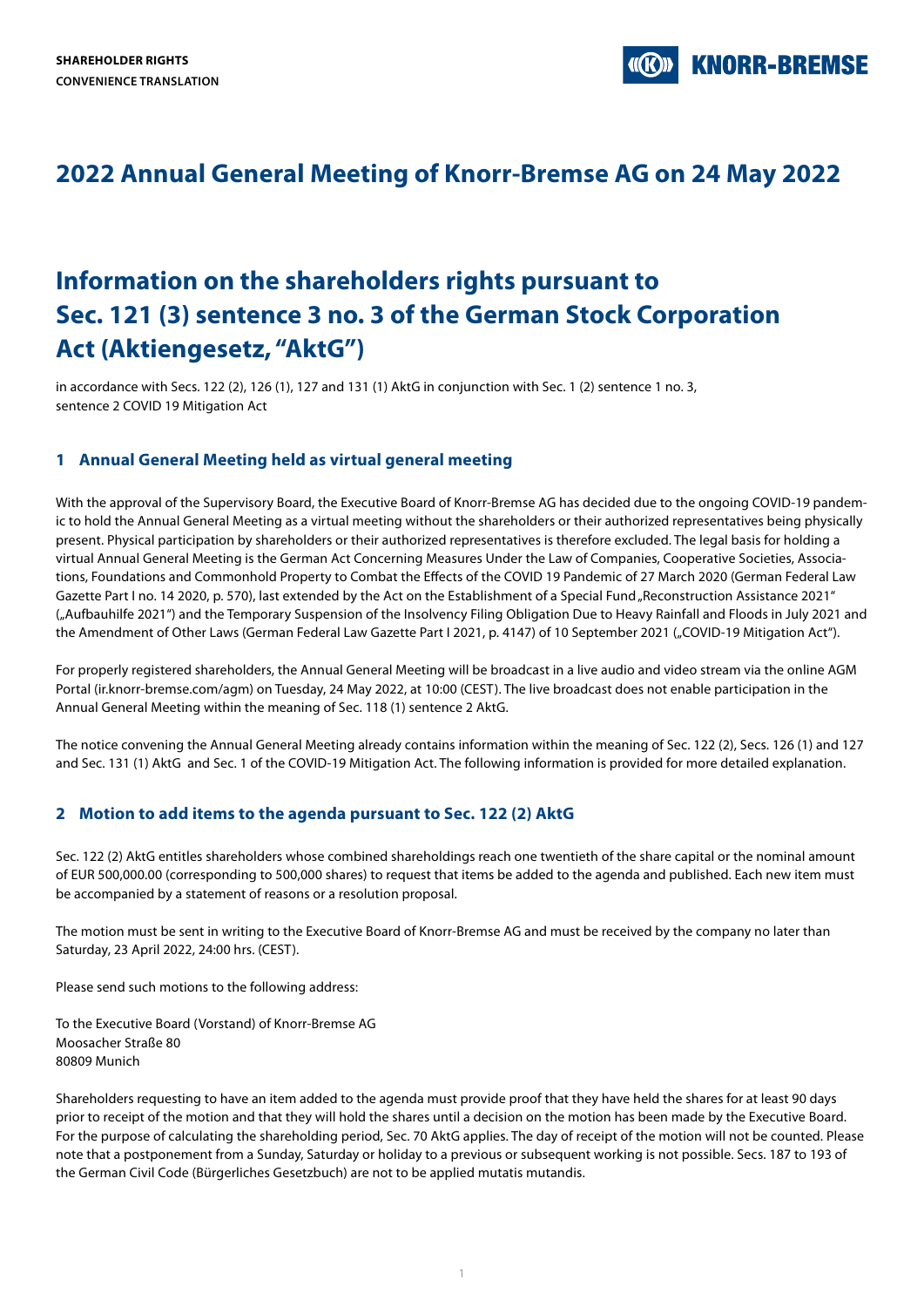Additions to the agenda that are to be published will be published in the German Federal Gazette (Bundesanzeiger) without undue delay after receipt of the motion unless they have already been published together with the invitation to the Annual General Meeting. These motions will additionally be published on the internet at ir.knorr-bremse.com/agm and communicated to the shareholders in accordance with Sec. 125 (1) sentence 3 AktG.

Motions by shareholders duly authorized and registered for the Annual General Meeting which are submitted together with requests for additional agenda items that are to be published under such additional agenda items will be treated as if they had been submitted at the Annual General Meeting.

The provisions of the German Stock Corporation Act underlying these shareholders rights are as follows:

Sec. 122 Convening a Meeting at the Request of a Minority

- (1) 1 A general meeting shall be convened if shareholders whose holdings amount in the aggregate to one-twentieth of the share capital request such a meeting in writing, stating the purpose and the reasons of such meeting; such request shall be addressed to the executive board. <sup>2</sup>The articles of association may provide that the right to require a general meeting to be convened shall be linked to a different form or to a lower portion of the share capital. <sup>3</sup>The applicants have to prove that they have been shareholders for at least 90 days prior to the day of the receipt of the request and that they will continue to hold the shares until the decision of the executive board regarding their request is made. <sup>4</sup>Sec. 121(7) shall apply correspondingly.
- (2) <sup>1</sup>Equally, shareholders whose holdings amount in the aggregate to one-twentieth of the share capital or a proportionate interest of EUR 500,000.00 may request items to be placed on the agenda and published. ²Each new item must be accompanied by an explanatory statement or by a draft proposal. <sup>3</sup>Requests within the meaning of sentence 1 must be received by the company at least 24 days, and, in the case of listed companies at least 30 days, prior to the meeting; the day of receipt shall not be included.
- (3) If such a request is not complied with, the court may authorize the shareholders who made the request to convene a general meeting or publish the item concerned. <sup>2</sup>At the same time, the court may appoint the chair of the meeting. <sup>3</sup>The notice of the meeting or the publication must refer to the authorization. <sup>4</sup>An appeal may be brought against the ruling. <sup>5</sup>The applicants have to prove that they will continue to hold the shares until the decision of the court is made.
- (4) The company shall bear the costs of the general meeting and, in the case of subsection (3), the court costs as well if the court has approved of the application.

#### Sec. 121 General Provisions (excerpt)

(7) <sup>I</sup>In case of deadlines and dates which are calculated back from the date of the meeting, the day of the meeting itself shall not be included in the calculation. ²Adjourning the meeting from a Sunday, Saturday or a holiday to a preceding or following working day shall not be an option. <sup>3</sup>Secs. 187 to 193 of the German Civil Code (Bürgerliches Gesetzbuch) shall not be applied analogously. <sup>4</sup>In case of unlisted companies, the articles of association may provide for a different calculation of the deadline.

#### Sec. 70 Calculating the Shareholding Period

1 If the exercise of rights from a share depends on the shareholder having held the share for a certain period of time, the right to demand transfer of title from a credit institution, a financial services institution, a securities institution, or an enterprise operating in accordance with Sec. 53 (1) sentence 1 or Sec. 53b (1) sentence 1 or (7) of the German Banking Act (Kreditwesengesetz) shall be considered equivalent to ownership. <sup>2</sup>The period during which the share was owned by a predecessor in title shall be attributed to the shareholder, provided that the latter has acquired the share without consideration, from the latter's fiduciary, as the universal successor, on the liquidation of a community, or on a transfer of assets in accordance with Sec. 13 of the German Insurance Supervision Act (Versicherungsaufsichtsgesetz) or Sec. 14 of the German Building and Loan Associations Act (Gesetz über Bausparkassen).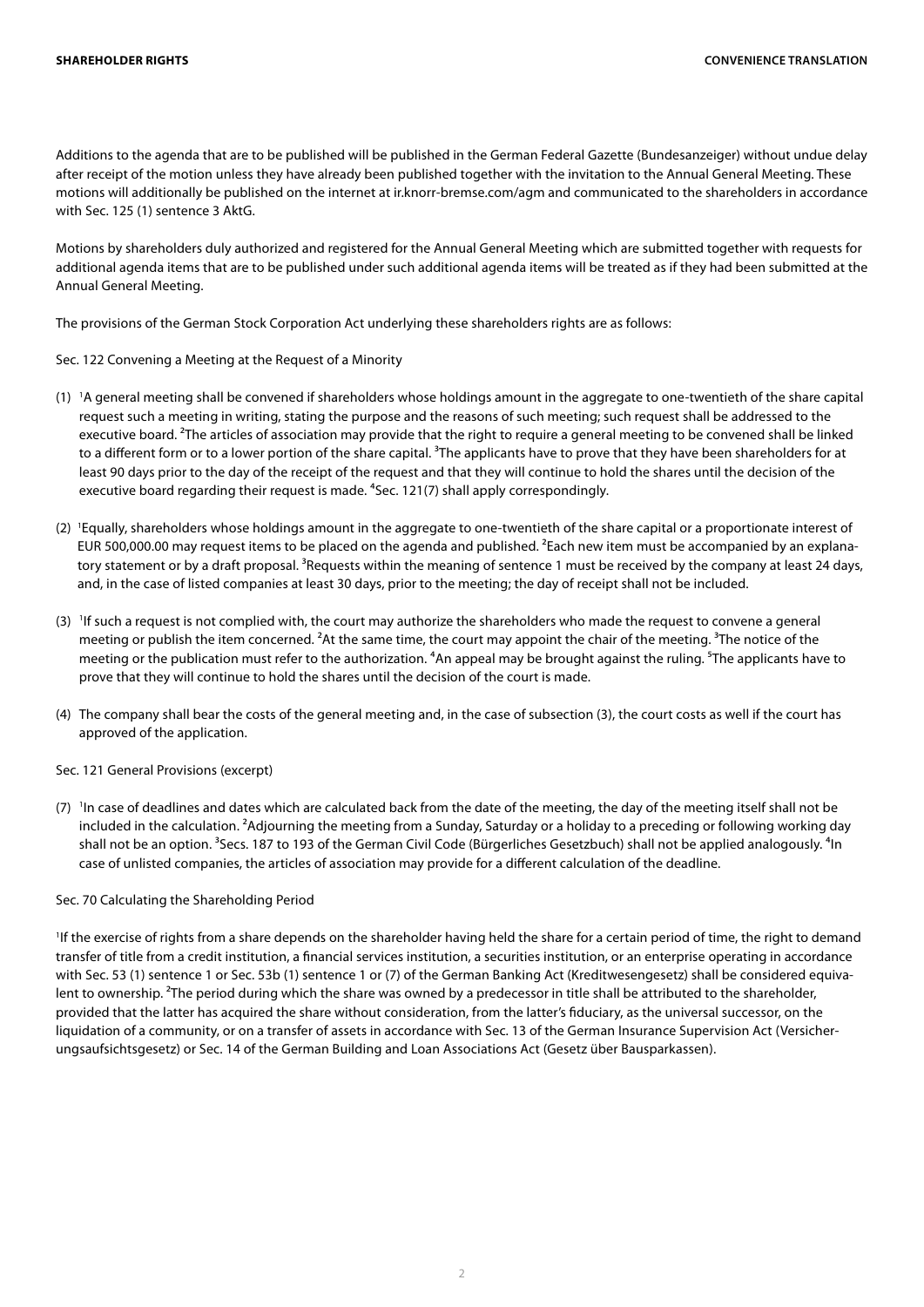## **3 Shareholder counter-motions and election proposals pursuant to Sec. 126 (1) and Sec. 127 AktG**

In addition, shareholders may submit to the company counter-motions to Executive Board and/or Supervisory Board proposals relating to specific agenda items and proposals for the election of Supervisory Board members or independent auditors.

Pursuant to Sec. 126 (1) AktG, motions of shareholders, including the shareholder's name, the statement of reasons for the motion and any comments of the management, are to be made available to the persons entitled to notification referred to in Sec. 125 (1) to (3) AktG subject to the conditions set forth therein, provided that the shareholder has sent to the address below a counter-motion against a proposal of the Executive Board and/or the Supervisory Board with respect to a specific agenda item, including a statement of reasons for the counter-motion, no later than 14 days prior to the Annual General Meeting. For the purpose of calculating the above time period, the day of receipt and the day of the Annual General Meeting will not be counted. Thus, the last permissible day of receipt is Monday, 9 May 2022, 24:00 hrs. (CEST). A counter-motion need not be made available if one of the exclusion criteria pursuant to Sec. 126 (2) AktG is met. Moreover, the statement of reasons need not be made available if it exceeds a total of 5,000 characters.

No statement of reasons needs to be provided for election proposals made by shareholders pursuant to Sec. 127 AktG. Election proposals will be made available only if they include the name, profession exercised and place of residence of the nominee and, in the case of an election of Supervisory Board members, information on their membership on other legally required German supervisory boards (cf. Sec. 127 sentence 3 in conjunction with Sec. 124 (3) sentence 4 and Sec. 125 (1) sentence 5 AktG. Pursuant to Sec. 127 sentence 1 AktG in conjunction with Sec. 126 (2) AktG, there are further conditions subject to which election proposals need not be made available via the website. In all other respects, the requirements and provisions for making motions available apply mutatis mutandis.

Any shareholder motions (including statements of reasons therefor) or election proposals pursuant to Sec. 126 (1) and Sec. 127 AktG must be sent exclusively to

Knorr-Bremse AG Investor Relations Moosacher Str. 80 80809 Munich, Germany

or by email to: investor.relations@knorr-bremse.com.

Any motions and election proposals submitted by shareholders which are to be made available (along with the shareholder's name and – in the case of motions – the statement of reasons) will be made available online at ir.knorr-bremse.com/agm after their receipt. Any comments by the management will also be made available on the above website.

Counter-motions and election proposals by shareholders which are to be made available pursuant to Sec. 126 AktG or Sec. 127 AktG will be deemed as having been submitted during the Annual General Meeting if the shareholder submitting the motion or election proposal is duly authorized and has registered for the Annual General Meeting (Sec. 1 (2) sentence 3 of the COVID-19 Mitigation Act).

The provisions of the German Stock Corporation Act underlying these shareholders rights, which also specify the conditions under which counter-motions and election proposals need not be made available, are as follows:

#### Sec. 126 Proposals by Shareholders

- (1) <sup>1</sup>Proposals by shareholders including the shareholder's name, a statement of grounds, and any statement by the management shall be made available to the persons entitled to receive them under Sec. 125(1) to (3) subject to the conditions stated therein if at least 14 days prior to the meeting the shareholder submits to the company, at the address provided in the notice of the meeting, a counter-motion to a proposal by the executive board and supervisory board concerning a specific item on the agenda, and a statement of grounds. <sup>2</sup>The day of receipt shall not be included. <sup>3</sup>In the case of listed companies, access shall be provided via the company's website. <sup>4</sup>Sec. 125(3) shall apply correspondingly.
- (2)  $1A$  counter-motion and its statement of grounds need not be made available:
	- 1. to the extent the executive board would incur criminal liability by making it available;
	- 2. if the counter-motion would result in a resolution of the general meeting that would be unlawful or in breach of the articles of association;
	- 3. if the statement of reasons contains statements which are obviously false or misleading in material respects or which are defamatory;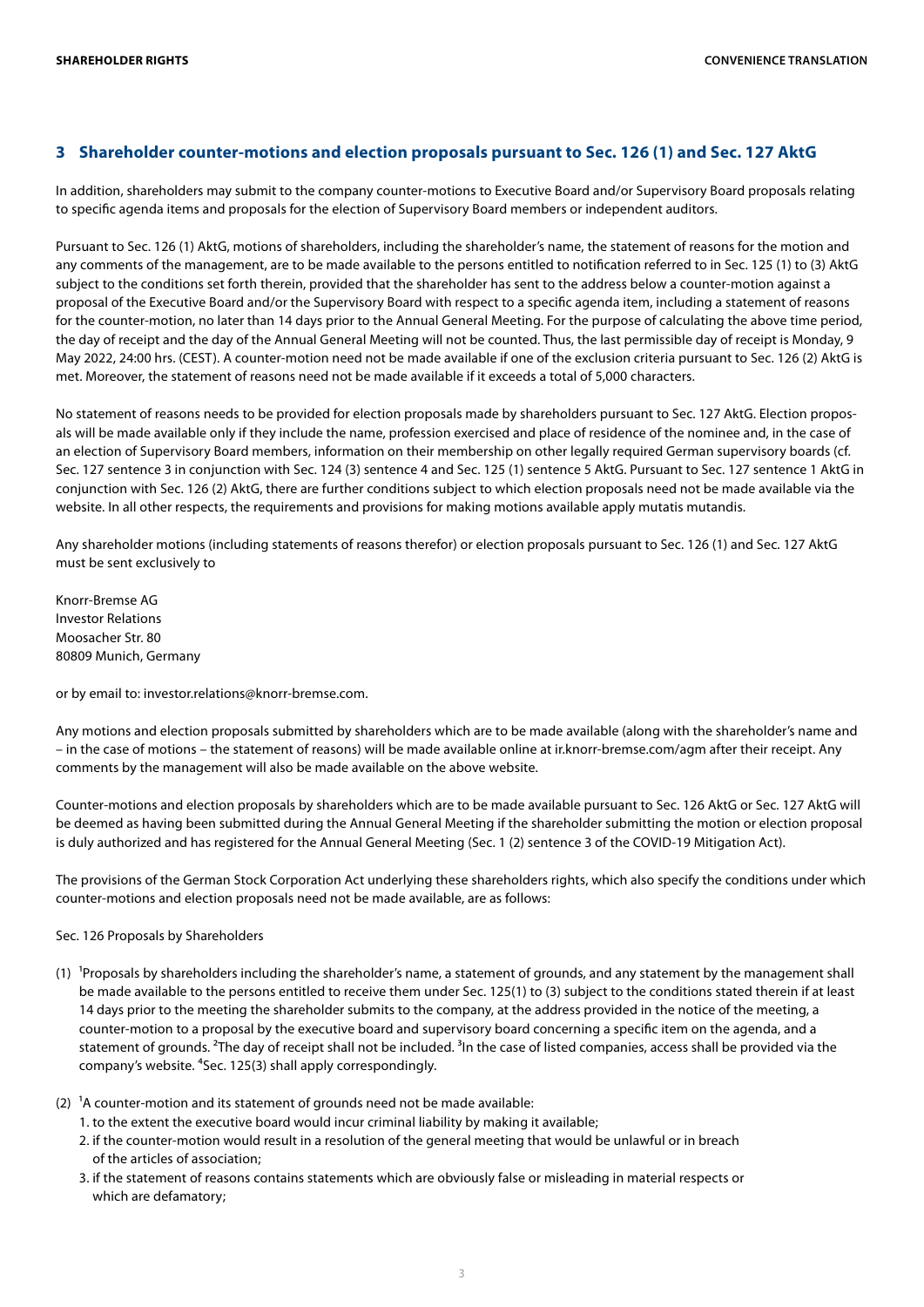- 4. if the same counter-motion by the shareholder based on the same issue has already been made available in accordance with Sec. 125 in relation to a general meeting of the company;
- 5. if the same countermotion by the shareholder based on an essentially identical statement of reasons has already been made available in accordance with Sec. 125 to at least two general meetings of the company within the past five years and if at the general meeting, less than one-twentieth of the share capital represented has voted in favor of it;
- 6. if the shareholder indicates that he/she will neither attend nor be represented at the general meeting; or
- 7. if the shareholder has failed to bring or cause to be brought on his/her behalf a counter-motion submitted by him/her at two general meetings within the past two years.

2 The statement of reasons also need not be made available if it exceeds a total of 5,000 characters.

(3) If several shareholders make counter-motions for resolution with respect to the same issue, the executive board may consolidate these counter-motions and their statements of reasons.

Sec. 127 Election proposals by Shareholders

<sup>1</sup>Sec. 126 shall apply correspondingly to a proposal by a shareholder for the election of members of the supervisory board or auditors of the financial statements. <sup>2</sup>The election proposal need not be accompanied by a statement of reasons. <sup>3</sup>The executive board also need not make the election proposal available if it does not contain the information required in accordance with Sec. 124 (3) sentence 4 and Sec. 125 (1) sentence 5. <sup>4</sup>The executive board shall add the following information to any proposal by a shareholder for the election of supervisory board members of listed companies to which the German Codetermination Act (Mitbestimmungsgesetz), the German Coal, Iron and Steel Codetermination Act (Montan-Mitbestimmungsgesetz) or the German Supplemental Act on Codetermination (Mitbestimmungsergänzungsgesetz) applies:

1. reference to the requirements of Sec. 96 (2),

- 2. information whether the joint fulfillment has been vetoed against in accordance with Sec. 96 (2) sentence 3, and
- 3. information on how many positions in the supervisory board at least have to be filled by women and men, respectively, in order to comply with the minimum representation requirement pursuant to section 96 (2) sentence 1.
- Sec. 124 Publication of Motions to add items; Proposals for Resolutions (excerpt)
- (3)  $\,$  In the notice of the meeting, the executive board and the supervisory board and in case of a resolution pursuant to Sec. 120a (1) sentence 1, the election of the supervisory board members and auditors only the supervisory board - shall make proposals for a resolution in respect of each item on the agenda to be resolved by the general meeting. <sup>2</sup>In the case of companies which are capital-market oriented corporations within the meaning of Sec. 264d of the German Commercial Code (Handelsgesetzbuch), CRR-credit institutions within the meaning of Sec. 1 (3d) sentence 1 German Banking Act (Gesetz über das Kreditwesen), with exception of institutes within the meaning of Sec. 2 (1) no. 1 and 2 German Banking Act (Gesetz über das Kreditwesen), or insurance companies within the meaning of Art. 2 (1) of regulation 91/674 EWG, the proposal by the supervisory board for the election of the auditor of the financial statements shall be based on the recommendation of the audit committee.<sup>3</sup>Sentence 1 shall not apply if the general meeting is required to comply with election proposals of supervisory board members in accordance with Sec. 6 of the German Coal, Iron and Steel Codetermination Act (Montan-Mitbestimmungsgesetz) or if the issue to be resolved was placed on the agenda at the request of a minority. <sup>4</sup>The election proposal of supervisory board members or auditors shall state their name, profession exercised, and place of residence. <sup>5</sup>If the supervisory board must also include employee representatives, resolutions adopted by the supervisory board concerning election proposals of supervisory board members only require a majority of the votes of the shareholder representatives on the supervisory board; Sec. 8 of the German Coal, Iron and Steel Codetermination Act (Montan-Mitbestimmungsgesetz) shall not be affected.

Sec. 125 Notifications to Shareholders and Members of the Supervisory Board

- (1) The executive board of a company that has not issued exclusively registered shares shall give notice of the convening of the shareholders' meeting at least 21 days prior to the meeting as follows:
	- 1. the intermediaries holding shares in the company,
	- 2. the shareholders and intermediaries who have requested notification, and
	- 3. the associations of shareholders who requested the notification or who exercised voting rights at the last general meeting.

<sup>2</sup>The date of the notification shall not be included. <sup>3</sup>If the agenda has to be amended in accordance with Sec. 122 (2), the amended agenda shall be communicated in the case of listed companies. <sup>4</sup>The notification shall draw attention to the fact that voting rights may be exercised by a proxy, including a shareholders' association. <sup>5</sup>In the case of listed companies, election proposals of supervisory board members shall be accompanied by information concerning the membership of such nominees in other statutory supervisory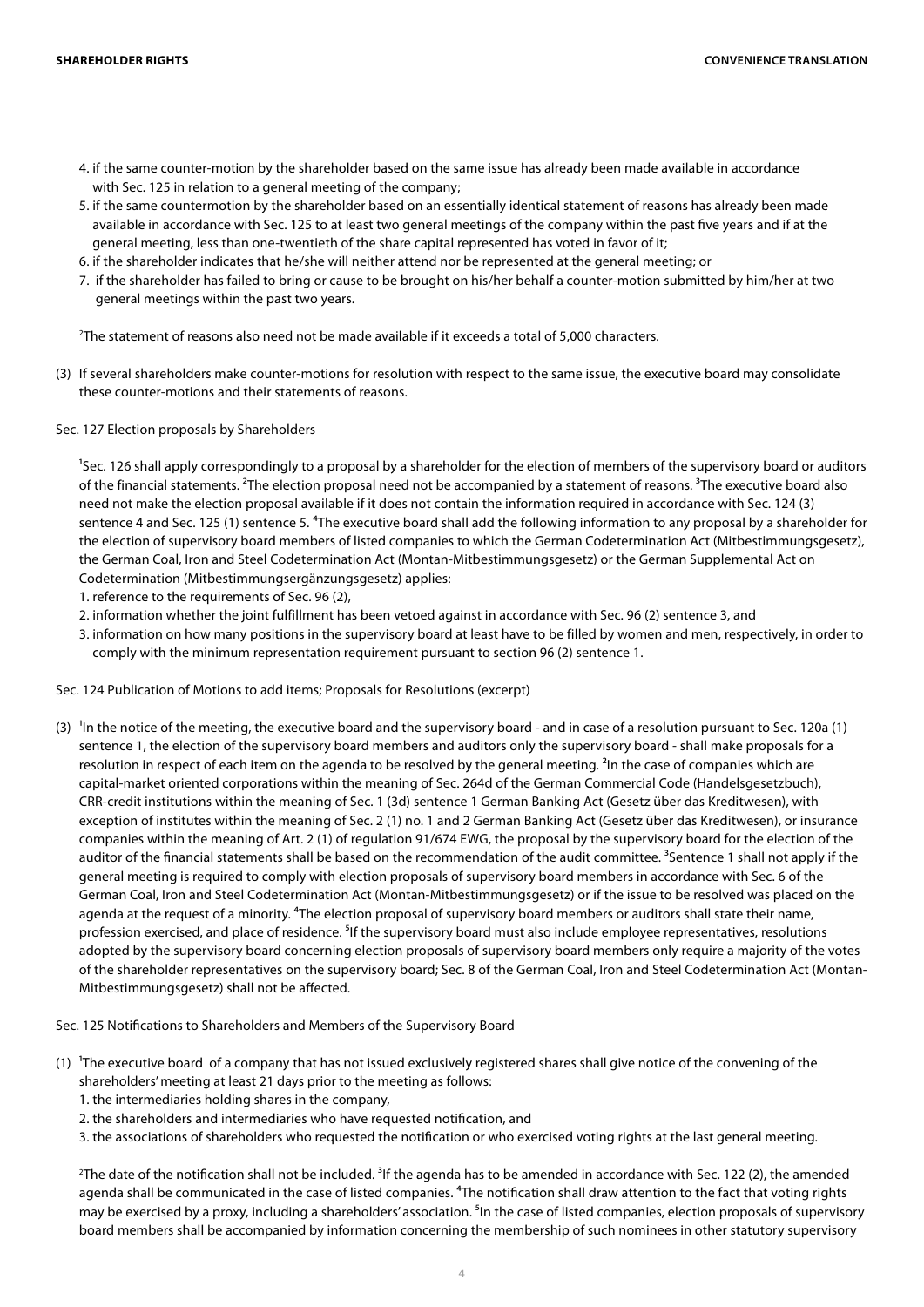boards; information relating to their membership in comparable domestic or foreign supervisory bodies of commercial enterprises should be included.

- (2) The same notification shall be made by the executive board of a company that has issued registered shares to those registered in the share register at the beginning of the 21st day prior to the general meeting, as well as to shareholders and intermediaries who have requested the notification, and to associations of shareholders who have requested the notification or who have exercised voting rights at the last general meeting.
- (3) Each member of the supervisory board may request that the executive board send the same notifications to him/her.
- (4) Upon request, each member of the supervisory board and each shareholder shall be notified of the resolutions adopted at the general meeting.
- (5) 1 The requirements of Implementing Regulation (EU) 2018/1212 shall apply to the content and format of a minimum content of information in the notifications pursuant to subsection (1) sentence 2 and subsection (2). 2Sec. 67a (2) sentence 1 shall apply mutatis mutandis to subsections (1) and (2). <sup>3</sup>In the case of listed companies, intermediaries holding shares in the company in custody shall be obliged to forward and transmit the information pursuant to subsections (1) and (2) in accordance with Secs. 67a and 67b, unless the intermediary is aware that the shareholder is receiving it from another source. <sup>4</sup>The same shall apply to unlisted companies, subject to the proviso that the provisions of the Implementing Regulation (EU) 2018/1212 shall not apply.

#### Sec. 96 Composition of the Supervisory Board (excerpt)

(2) <sup>I</sup>The supervisory board of listed companies to which the German Codetermination Act (Mitbestimmungsgesetz), the German Coal, Iron and Steel Codetermination Act (Montan-Mitbestimmungsgesetz) or the German Supplemental Act on Codetermination (Mitbestimmungsergänzungsgesetz) applies shall be composed of at least 30 percent women and at least of 30 percent men. ²The minimum representation requirement shall be fulfilled by the supervisory board in its entirety. <sup>3</sup>If the shareholder or employee representatives veto against such joint fulfillment vis-à-vis the chairman of the supervisory board on the basis of a resolution passed with majority prior to the election, then the minimum representation requirement for this election has to be fulfilled separately by each the shareholder representatives on the one side and the employee representatives on the other side. <sup>4</sup>In each case, fractional numbers have to be rounded up or down mathematically to full numbers of positions. <sup>5</sup>If in case of joint fulfillment the higher percentage of women of one side is subsequently reduced and this side then vetoes against the joint fulfillment, then this does not render the appointment of the representatives of the other side invalid. <sup>6</sup>An election of members of the supervisory board by the general meeting as well as the delegation to the supervisory board violating the minimum representation requirement shall be invalid. <sup>7</sup>If an election is declared invalid for other reasons, elections made in the meantime do not violate the minimum representation requirement in this regard. <sup>8</sup>The acts on codetermination mentioned in sentence 1 shall apply to the election of employee representatives in the supervisory board.

The provisions of the COVID-19 Mitigation Act underlying these shareholders rights are as follows:

Sec. 1 Joint Stock Corporations; Partnerships limited by shares; European Companies (SE); Mutual Insurance Associations (Excerpt)

(2) <sup>3</sup>Motions or election proposals by shareholders which are to be made available pursuant to Sec. 126 or Sec. 127 of the German Stock Corporation Act (Aktiengesetz) shall be deemed to have been made at the meeting if the shareholder making the proposal is duly authorized and registered for the annual general meeting.

#### **4 Right to information pursuant to Sec. 131 AktG; right to ask questions pursuant to Sec. 1 (2) sentence 1 no. 3 of the COVID-19 Mitigation Act**

Pursuant to Sec. 131 (1) AktG, any shareholder or shareholder representative may request information from the Executive Board during an in-person Annual General Meeting regarding the company's affairs, the company's legal and business relations with affiliated companies, and the situation of the Group and the companies included in the consolidated financial statements, to the extent that such information is necessary to permit a proper evaluation of an item on the agenda.

Although the COVID-19 Mitigation Act does not require shareholders to be granted the right to request information within the meaning of Sec. 131 AktG during the Annual General Meeting, they are to be given the right to submit questions by means of electronic communication (Sec. 1 (2) sentence 1 no. 3 of the COVID-19 Mitigation Act).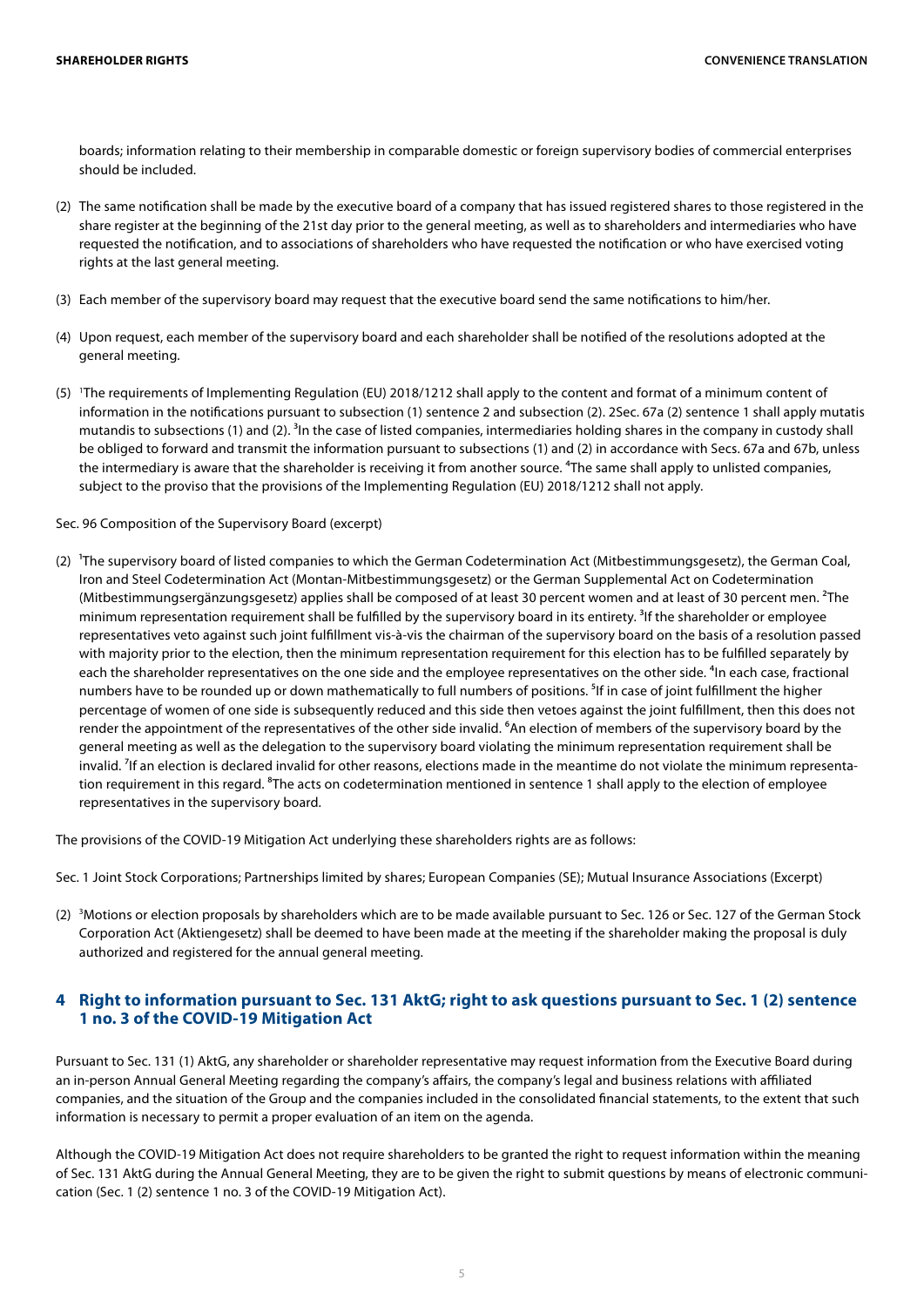With the approval of the Supervisory Board, the Executive Board of Knorr-Bremse AG has decided that questions of shareholders properly registered to participate in the Annual General Meeting may be directed to the Executive Board in German via the AGM Portal at ir. knorr-bremse.com/agm. In accordance with the COVID-19 Mitigation Act, the Executive Board will decide at its due and free discretion how it will respond to the questions. The Executive Board may also answer questions in summarized form.

Questions from shareholders must be received by the company after timely registration no later than Sunday, 22 May 2022, 24:00 hrs. (CEST) via the company's AGM Portal. The company reserves the right, before answering questions from shareholders, to name the shareholders who have asked the respective questions.

The provisions of the German Stock Corporation Act underlying these shareholders rights are as follows:

Sec. 131 Shareholder's right to request information

- (1) The executive board is to inform each shareholder at the general meeting, upon a corresponding request being made, concerning matters pertaining to the company insofar as this is required in order to appropriately evaluate the item of business set out in the agenda. <sup>2</sup>The obligation to provide information shall also extend to include the legal and business relations of the company with an affiliated enterprise. <sup>3</sup>Where a company avails itself of the eased requirements pursuant to Sec. 266 (1), third sentence, Sec. 276, or Sec. 288 of the Commercial Code (HGB), then each shareholder may request that, at the general meeting deliberating on the annual accounts, the annual accounts be made available to him in the form that they would have without these eased requirements. <sup>4</sup>The obligation of the executive board of a parent company to provide information (Sec. 290 subsections (1) and (2) of the Commercial Code (HGB)) at the general meeting to which the consolidated financial statements and the consolidated management report are submitted shall also extend to cover the situation of the group and the enterprises included in the consolidated financial statements.
- (2) <sup>1</sup>The information provided shall comply with the principles of conscientious and faithful accounting. <sup>2</sup>The articles of association or the rules of procedure pursuant to Sec. 129 may grant authority to the person chairing the meeting to impose reasonable time limits on the shareholder's right to ask questions and to speak, and may also allow him to make further determinations concerning the details in this regard.
- (3)  $^1$ The executive board may refuse a request for information:
	- 1. to the extent that the provision of the information, when adjudged applying prudent business judgment, is suited to cause a greater than insignificant disadvantage to the company or an affiliated enterprise;
	- 2. to the extent that it refers to carrying values for tax purposes or the amount of individual taxes;
	- 3. regarding the difference between the value at which objects were stated in the annual balance sheet and a higher value of such objects, unless the general meeting approves and establishes the annual accounts;
	- 4. regarding the accounting and valuation methods insofar as it suffices to cite these methods in the notes in order to accurately represent the company's assets, financial position, and revenue situation in keeping with its actual circumstances in the sense of Sec. 264 (2) of the Commercial Code (HGB); this shall not apply if the general meeting approves and establishes the annual accounts;
	- 5. to the extent that the executive board would be liable under criminal law were it to provide the information;
	- 6. to the extent that, in the case of a credit institution, a financial services provider, or a securities institution no information need be provided regarding the accounting and valuation methods applied, nor regarding the netting performed in the annual accounts, management report, consolidated financial statements, or consolidated management report;
	- 7. to the extent that such information is continuously accessible on the company's website for at least seven (7) days prior to commencement of the general meeting, and also in its course.

<sup>2</sup>Any refusal to provide information for other than the grounds set out above is not permissible.

(4) Vhere information has been provided to a shareholder because of his capacity as such outside of the general meeting, it is to be provided to every other shareholder making a corresponding request at the general meeting, even if such information is not required in order to appropriately evaluate the item set out in the agenda. <sup>2</sup>The executive board may not refuse to provide the information in accordance with subsection (3), first sentence, nos. 1 to 4.  ${}^{3}$ The first and second sentences shall not apply if a subsidiary company (Sec. 290 (1) and (2) of the Commercial Code (HGB)), a joint venture (Sec. 310 (1) of the Commercial Code (HGB)) or an associated enterprise (Sec. 311 (1) of the Commercial Code (HGB)) issues the information to a parent company (Sec. 290 (1) and (2) of the Commercial Code (HGB)) for purposes of including the company in the consolidated financial statements of the parent company and the information is required for this purpose.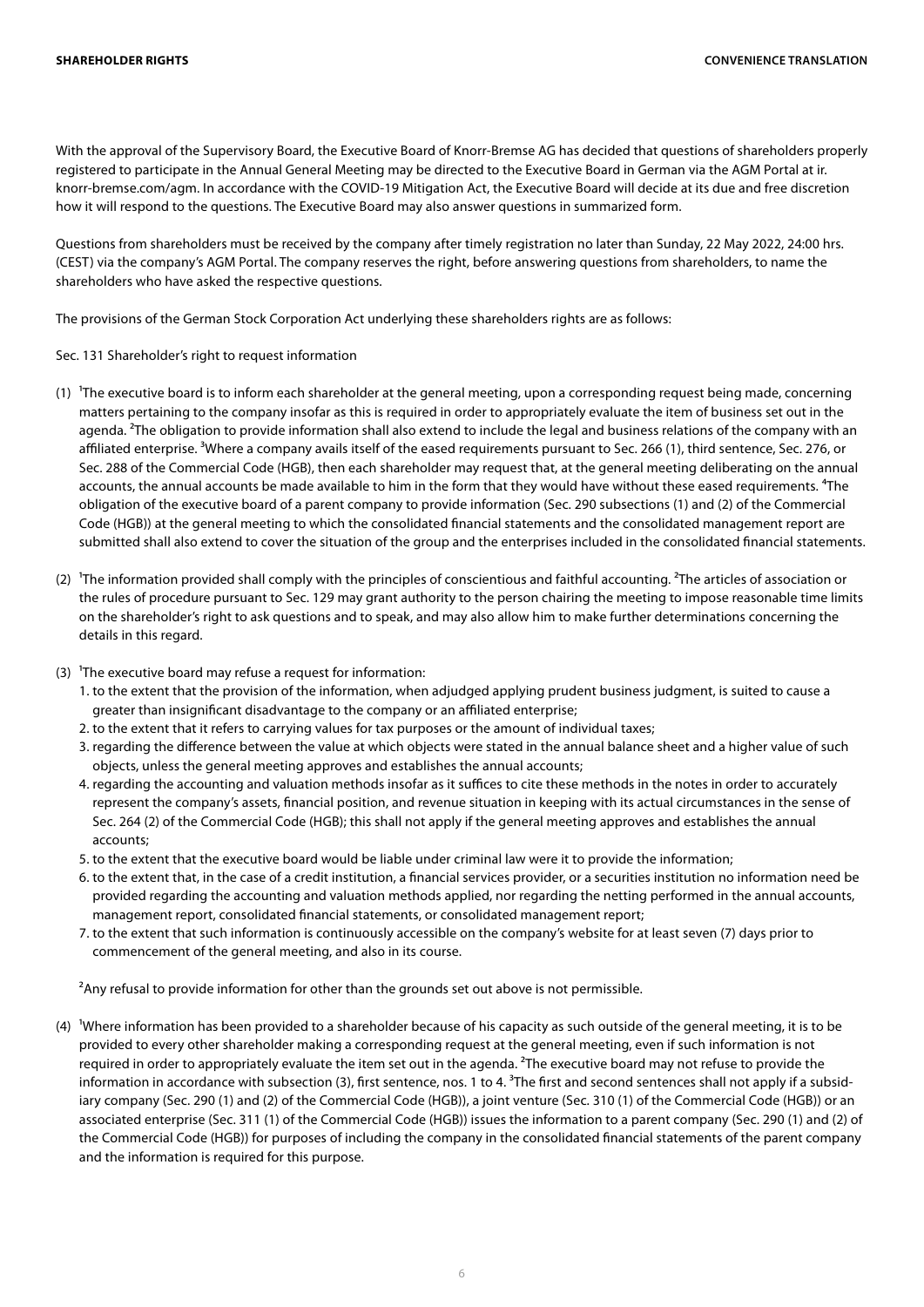(5) Where a shareholder's request for information is refused, he may demand that his question and the grounds for refusing to provide the information be included in the minutes of the meeting.

The provisions of the COVID-19 Mitigation Act underlying these shareholder rights are as follows:

- Sec. 1 Joint Stock Corporations; Partnerships limited by shares; European Companies (SE); Mutual Insurance Associations (Excerpt)
- (2) The Executive Board may decide that the meeting is held as a virtual general meeting without the physical presence of the shareholders or their authorized representatives, provided that
	- 1. the video and audio transmission of the entire meeting takes place,
	- 2. the exercising of shareholders' voting rights is possible via electronic communication (postal vote or electronic participation) and the granting of powers of attorney,
	- 3. the shareholders are given the right to ask questions by means of electronic communication,
	- 4. the shareholders who have exercised their voting rights in accordance with no. 2 are given the opportunity to object to a resolution of the general meeting, in deviation from Sec. 245 no. 1 of the German Stock Corporation Act, by waiving the requirement to appear at the general meeting.

<sup>2</sup>The Executive Board shall duly decide at its discretion how to answer questions; it may also stipulate that questions must be submitted by electronic communication at least one day before the meeting.

#### **5 Lodging an objection to a resolution for the record (Widerspruch zur Niederschrift) pursuant to Sec. 245 no. 1 AktG, Sec. 1 (2) sentence 1 no. 4 of the COVID-19 Mitigation Act**

Objections to resolutions of the Annual General Meeting can be lodged for the record by shareholders who have properly registered for the Annual General Meeting via the company's AGM Portal at ir.knorr-bremse.com/agm in accordance with Sec. 245 no. 1 AktG (Sec. 1 (2) sentence 1 no. 4 of the COVID-19 Mitigation Act). A statement may be made via the AGM Portal from the start of the Annual General Meeting until the end of that meeting. The notary has authorized the company to accept objections via the AGM portal and will receive the objections via the AGM Portal.

The provisions of the German Stock Corporation Act underlying these shareholders rights are as follows:

Sec. 245 Authority to contest (Excerpt)

The following persons shall be entitled to contest the resolution

1. any shareholder attending the general meeting who had already acquired the shares prior to the announcement of the agenda and who has filed an objection to the resolution in the minutes;

The provisions of the COVID-19 Mitigation Act underlying these shareholders rights are as follows:

Sec. 1 Joint Stock Corporations; Partnerships limited by shares; European Companies (SE); Mutual Insurance Associations (Excerpt)

- (2) <sup>1</sup>The Executive Board may decide that the meeting is held as a virtual general meeting without the physical presence of the shareholders or their authorized representatives, provided that
	- $1.$  […]
	- 4. the shareholders who have exercised their voting rights in accordance with no. 2 are given the opportunity to object to a resolution of the general meeting, in deviation from Sec. 245 no. 1 of the German Stock Corporation Act, by waiving the requirement to appear at the general meeting.

## **6 Possibility to submit statements for publication prior to the Annual General Meeting**

Due to the concept of the Annual General Meeting with the exercise of voting rights possible only by absentee vote or by issuing power of attorney with instructions and without any electronic participation of shareholders, shareholders will not be able to comment on the agenda at the Annual General Meeting.